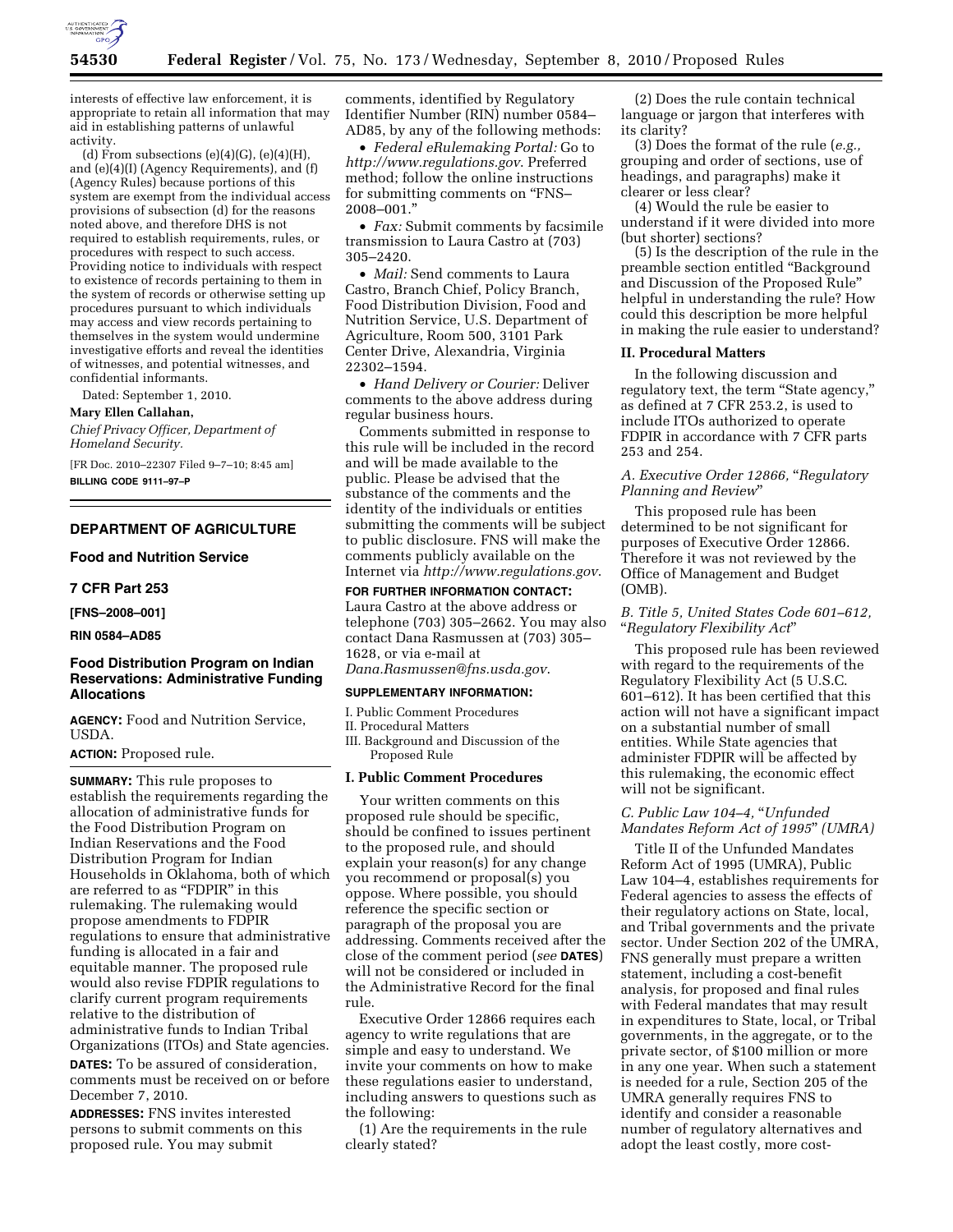effective or least burdensome alternative that achieves the objectives of the rule.

This rule contains no Federal mandates (under the regulatory provisions of Title II of the UMRA) for State, local, and Tribal governments or the private sector of \$100 million or more in any one year. This rule is, therefore, not subject to the requirements of Sections 202 and 205 of the UMRA.

## *D. Executive Order 12372,*  ''*Intergovernmental Review of Federal Programs*''

The program addressed in this action is listed in the Catalog of Federal Domestic Assistance under No. 10.567. For the reasons set forth in the final rule in 7 CFR part 3015, subpart V and related Notice published at 48 FR 29115 on June 24, 1983, the donation of foods in such programs is included in the scope of Executive Order 12372, which requires intergovernmental consultation with State and local officials.

# *E. Executive Order 13132,* ''*Federalism*''

Executive Order 13132 requires Federal agencies to consider the impact of their regulatory actions on State and local governments. Where such actions have federalism implications, agencies are directed to provide a statement for inclusion in the preamble to the regulations describing the agency's considerations in terms of the three categories called for under Section (6)(b)(2)(B) of Executive Order 13132.

1. Prior Consultation With State and Local Officials

The programs that receive FDPIR administrative funding from FNS' Regional Offices are all Tribal or Stateadministered, federally-funded programs. On an ongoing basis, the FNS National and Regional Offices have formal and informal discussions related to FDPIR with Tribal and State officials. FNS meets regularly with the Board and the membership of the National Association of Food Distribution Programs on Indian Reservations (NAFDPIR), an association of Tribal and State-appointed FDPIR Program Directors, to discuss issues relating to the program.

This rulemaking proposes regulatory changes regarding the distribution of FDPIR administrative funds to the FNS Regional Offices for allocation to the ITOs and State agencies that administer FDPIR. Section F, *Tribal Consultation,*  below, provides additional information on FNS' efforts to work directly with the ITOs and State agencies in the development of the funding methodology proposed in this rule.

2. Nature of Concerns and the Need To Issue This Rule

Current regulations at 7 CFR part 253 do not specify how FDPIR administrative funds must be distributed. For many years, the National Office of the FNS used fixed percentages to allocate FDPIR administrative funds to each of the FNS Regional Offices, which in turn distributed the available funding to FDPIR State agencies. As noted previously, FDPIR State agencies include both ITOs and agencies of state government. The funding methodology did not account for any administrative cost drivers, such as the number of ITOs and State agencies within each Region or the number of individuals served by each ITO/State agency. Therefore, it did not provide a rational basis for allocating funds to the Regional Offices. FDPIR State agencies expressed concern that the methodology did not allocate funds equitably to the FNS Regional Offices, and in turn negatively impacted certain State agencies' ability to adequately administer the program.

3. Extent To Which We Address Those Concerns

FNS has considered the impact of the proposed rule on FDPIR State agencies. FNS does not expect the provisions of this rule to conflict with any State or local laws, regulations, or policies. The intent of this rule is to respond to the concerns of the State agencies by ensuring that funds are allocated to the FNS Regional Offices as fairly as possible; and to ensure that related program requirements with regard to the allocation of administrative funds to State agencies, as well as State agency matching requirements, are clear and easy to understand.

## *F. Executive Order 13175,* ''*Tribal Impact Statement*''

This rulemaking proposes regulatory changes regarding the distribution of FDPIR administrative funds to the FNS Regional Offices, which further allocate the funds to the ITOs and State agencies that administer FDPIR. These amendments are intended to ensure that FDPIR administrative funding is distributed to the FNS Regional Offices in a fair and equitable manner. The proposed rule would also revise FDPIR regulations to clarify current program requirements relative to the allocation of administrative funds to ITOs and State agencies. During the course of developing this rule, FNS has taken a number of actions to ensure meaningful and timely input by elected tribal leaders. In 2005 FNS convened a work

group comprised of FNS staff and Tribal and State-appointed FDPIR Program Directors representing NAFDPIR and its membership. The work group was asked to develop a proposal(s) for a new funding methodology for the allocation of FDPIR federal administrative funds. The work group conducted its deliberations via 33 conference calls and six face-to-face meetings from May 2005 through October 2007. Discussions were also held at the annual meetings of the membership of NAFDPIR, in which some elected Tribal leaders took part. The work group and FNS solicited written comments from elected Tribal leaders and State officials at various stages of the development of the funding methodology proposed in this rule. In addition to the requests for written comments, FNS hosted public meetings that were held in January 2007 at four locations throughout the country. Elected Tribal leaders and State officials were invited to discuss the proposal to develop a funding methodology at those public meetings. Discussion from the public meetings and written comments submitted to the work group were considered by the work group in the development of its recommendations to FNS' Administrator. On October 19, 2007, the work group presented recommendations for a funding methodology. These recommendations were used to develop the funding methodology proposed in this rule.

In fiscal year 2008, FNS implemented the funding methodology proposed in this rulemaking on a trial basis. FNS solicited comments from elected Tribal leaders and State officials on the impact of the funding methodology in fiscal year 2008 for consideration in determining the funding methodology to be used in fiscal year 2009, pending the development of this proposed rulemaking.

A regulatory work plan was developed in fiscal year 2008 for the development of this proposed rulemaking with the intent of soliciting comments from elected Tribal leaders, State officials, and other interested members of the public in response to the funding methodology implemented in fiscal year 2008 and proposed in this rule.

A summary of concerns raised by tribal officials, the agency's need to issue this regulation, and an explanation of how these concerns have been addressed is thoroughly discussed in section III of the preamble.

# *G. Executive Order 12988,* ''*Civil Justice Reform*''

This proposed rule has been reviewed under Executive Order 12988, Civil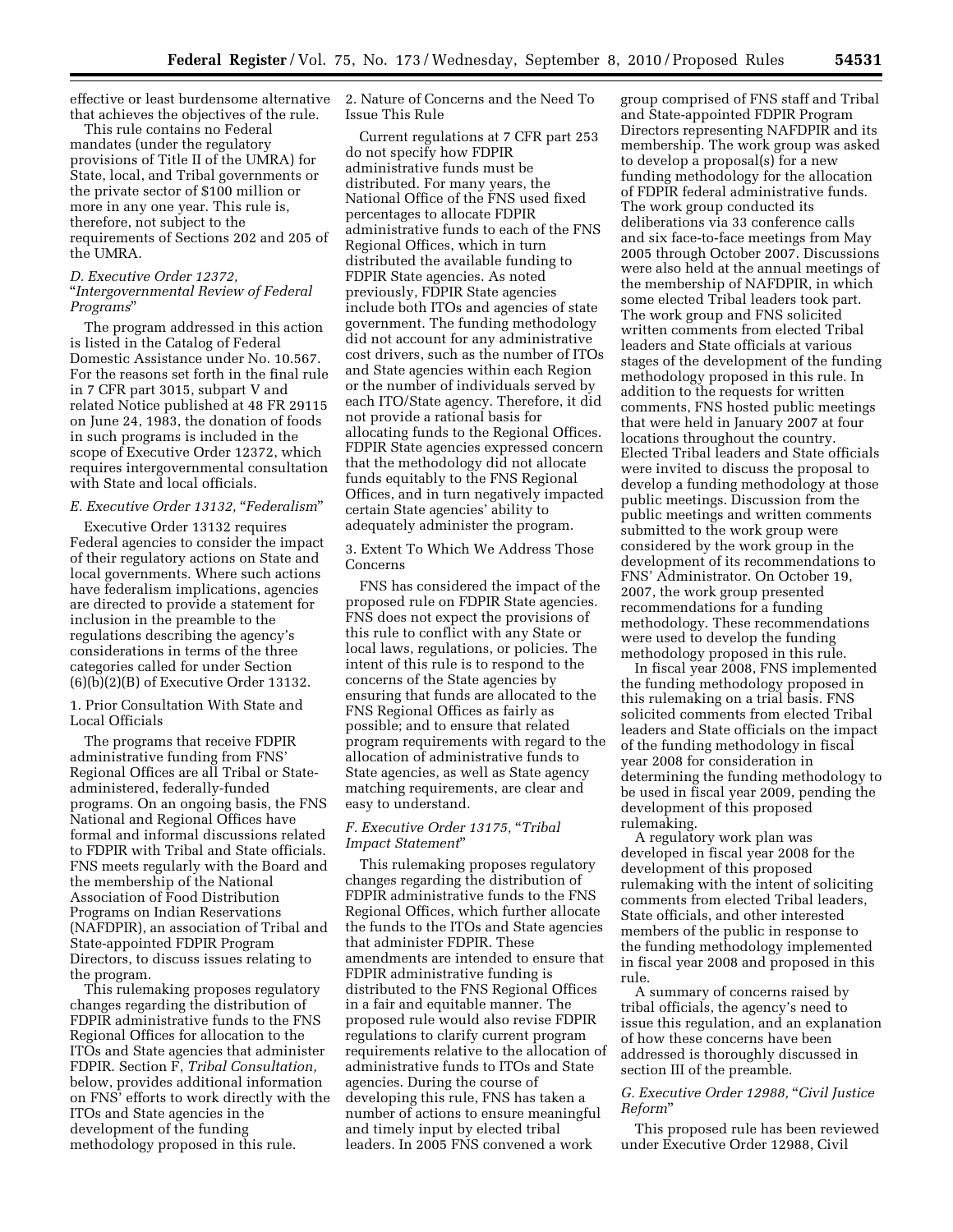Justice Reform. Although the provisions of this rule are not expected to conflict with any State or local laws, regulations, or policies, the rule is intended to have preemptive effect with respect to any State or local laws, regulations, or policies that conflict with its provisions or that would otherwise impede its full implementation. This proposed rule is not intended to have retroactive effect. Prior to any judicial challenge to the provisions of this rule or the application of its provisions, all applicable administrative procedures must be exhausted.

# *H. Department Regulation 4300–4,* ''*Civil Rights Impact Analysis*''

FNS has reviewed this rule in accordance with the Department Regulation 4300–4, ''Civil Rights Impact Analysis,'' to identify and address any major civil rights impacts the rule might have on minorities, women, and persons with disabilities. After a careful review of the rule's intent and provisions, FNS has determined that this rule will not in any way limit or reduce the ability of participants to receive the benefits of donated foods on the basis of an individual's or group's race, color, national origin, sex, age, political beliefs, religious creed, or disability. FNS found no factors that would negatively and disproportionately affect any group of individuals.

### *I. Title 44, United States Code, Chapter 35,* ''*Paperwork Reduction Act*''

The Paperwork Reduction Act of 1995 (44 U.S.C. Chap. 35; *see* 5 CFR part 1320) requires that OMB approve all collections of information by a Federal agency from the public before they can be implemented. Respondents are not required to respond to any collection of information unless it displays a current valid OMB control number. This proposed rule does not contain any new information collection requirements subject to review and approval by OMB under the Paperwork Reduction Act of 1995. However, previous burdens for 7 CFR part 253 information collections associated with this rule have been approved under OMB control number 0584–0293.

## *J. Public Law 107–347,* ''*E-Government Act Compliance*''

FNS is committed to complying with the E-Government Act of 2002 to promote the use of the Internet and other information technologies to provide increased opportunities for citizen access to Government information and services, and for other purposes.

## **III. Background and Discussion of the Proposed Rule**

The proposed rule would amend the regulations for FDPIR at 7 CFR 253.11 and impact 7 CFR part 254, which crossreferences 7 CFR part 253.

## *A. Prior Administrative Funding Allocation Methodology*

Currently, FDPIR regulations at 7 CFR 253.11 do not specify a methodology for the allocation of administrative funds. Under the traditional practice, the FNS National Office allocated funds to the FNS Regional Offices using fixed percentages. These funding percentages varied from one Region to the next, did not change for many years prior to fiscal year 2008, and did not reflect cost drivers such as each Region's share of national program participation and current number of ITOs and State agencies. Regional Offices then allocated each State agency its share of administrative funds based on negotiations between the two entities. Because FNS Regional Offices received funding without regard to the effect of cost drivers, similar State agencies in different Regions could have received significantly different funding levels. This in turn could have impacted program operations and potentially resulted in inconsistent or uneven service to participants.

## *B. FDPIR Funding Methodology Work Group and Public Meetings*

To address concerns raised by FDPIR State agencies over potential FDPIR administrative funding inequities, a funding methodology work group was convened by FNS in 2005. The work group, which was comprised of FDPIR program representatives, including NAFDPIR officers, and FNS staff, was charged with developing a new methodology for the distribution of FDPIR administrative funds that would be fair, objective, and easy to understand.

After conducting data collection and analysis for several months, the work group completed a preliminary proposal in November 2006 and submitted it to elected Tribal leaders and State officials for written comment. Elected Tribal leaders and State officials were also invited to attend public meetings held in January 2007 at four locations across the country in order to discuss the work group's preliminary proposal—Green Bay, Wisconsin, Oklahoma City, Oklahoma, Rapid City, South Dakota, and San Francisco, California. Over 100 elected Tribal leaders, State officials, and FDPIR program officials attended the public meetings and/or submitted

written comments on the preliminary proposals.

The work group met in April 2007 to review the written comments and transcripts of the four public meetings. The comments reflected a diversity of opinion among elected Tribal leaders and State officials. From April through October 2007, the work group diligently attempted to address the issues and concerns presented in the comments, and resolve any differences of opinion within the work group as well. The work group submitted its final recommendations to former FNS Administrator in a letter dated October 19, 2007. The work group was unable to reach consensus on a single approach, thus it provided three funding allocation methodology proposals. All of the work group members supported at least one of the proposals.

Under the work group's first proposal, individual State agencies would have submitted annual budgets to their respective FNS Regional Offices that reflected their individual program needs. If the total amount requested by all State agencies combined exceeded the amount of the available funding in any fiscal year, the FNS National Office would have reduced each Region's total request by an equal percentage.

Under the work group's second proposal, the FNS National Office would have allocated funds to the Regional Offices based on three weighted factors: Each Region's share of the national participation level averaged over the most recent three-year period; the current number of programs in each Region; and the current number of programs in each Region with tailgate operations, home delivery, and/or multiple warehouses or other issuance methods. As a background, tailgate operations are mobile distribution systems where food packages are delivered to a site or sites nearer to clients' residences rather than being distributed solely out of a central location. Under the work group's second proposal, the FNS Regional Offices would have negotiated budgets with their State agencies within the amount of funds made available.

Under the work group's third proposal, the FNS National Office would have employed a formula to determine a basic grant amount that each State agency would receive. Each State agency would have had the opportunity to negotiate with their FNS Regional Office for supplemental funds to meet their individual needs. Under this proposal, 85 percent of the available funding each year would have been allocated to the State agencies in the form of a basic grant. The basic grant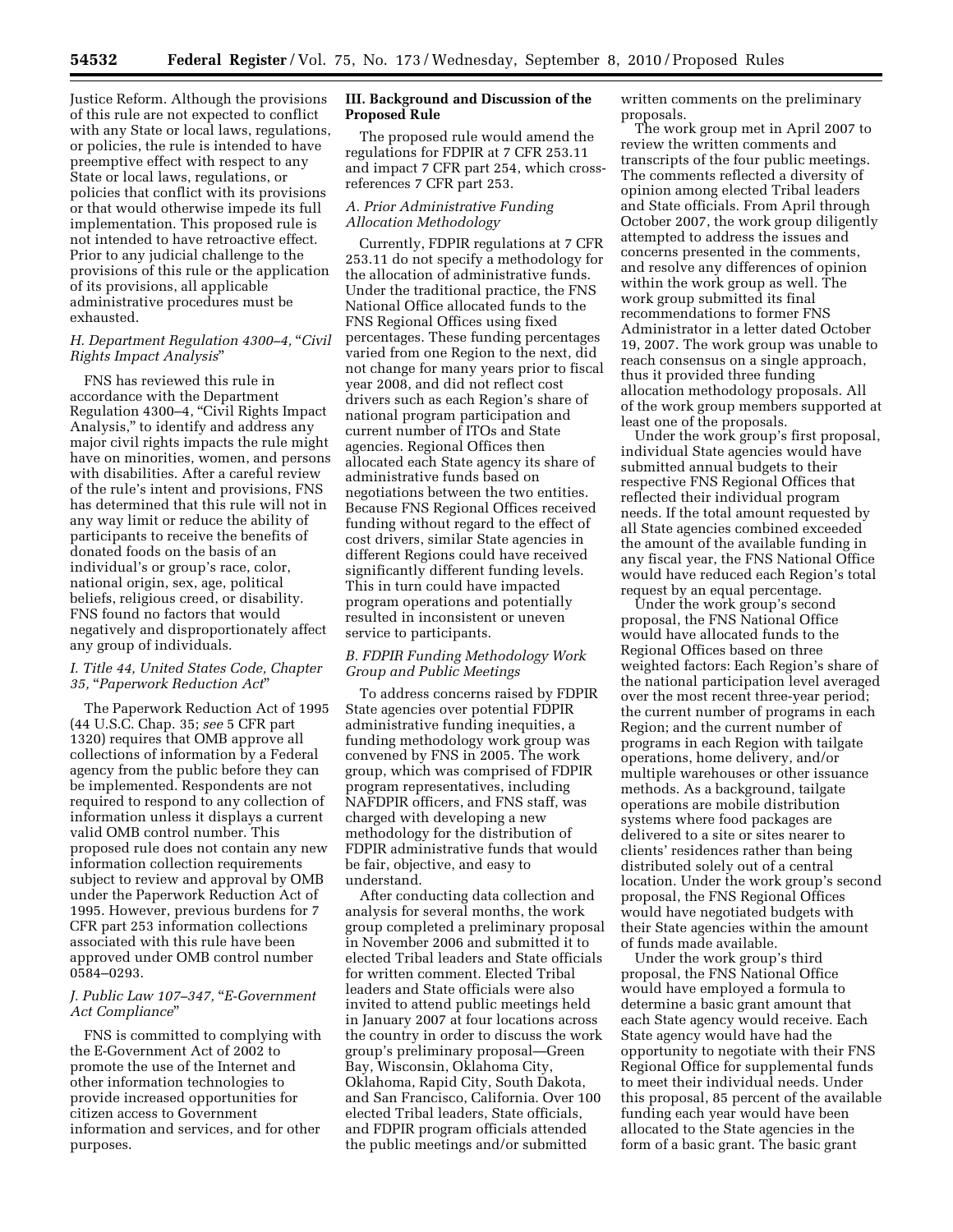would have been determined by two factors: A fixed base amount that would be adjusted annually by an inflation factor; and an amount based on each State agency's share of the national participation level averaged over the most recent three-year period. The FNS National Office would have allocated the remaining 15 percent of available funding to the FNS Regional Offices based on each Region's share of the national participation level averaged over the most recent three-year period. That funding would have been used by the FNS Regional Offices to supplement the basic grants to the State agencies based on individual negotiations.

### *C. Pilot Funding Allocation Methodology and Comment Solicitation*

In response to the work group's proposals, FNS developed an administrative funding allocation methodology that was based in large part on the work group's second proposal, to be piloted in fiscal year 2008. The methodology, which has been used in FDPIR since fiscal year 2008, allocates funding to the extent practicable to the Regional Offices based on two weighted components: Each Region's share of the total number of participants nationally, and each Region's share of the total current number of State agencies administering the program nationally. Proportionally more weight is given to the first element, program participation, which FNS believes to be a major cost driver in the administration of FDPIR. Sixtyfive percent of all administrative funds available nationally are allocated to FNS Regional Offices in proportion to their share of the number of participants nationally, averaged over the three previous fiscal years. In order to recognize the fixed costs common to programs of all participation levels, the remaining 35 percent of all administrative funds available nationally are allocated to each FNS Regional Office in proportion to its share of the total current number of State agencies administering the program nationally.

By selecting these two factors, FNS intended to design a funding methodology that would provide each FNS Regional Office with the funding to support the operational costs of all of its programs, particularly those impacted by the number of participants served by each State agency. FNS believes that this methodology is based on objective and current cost drivers and provides a reasonable basis for allocating administrative funds.

FNS did not include the factor in the work group's second proposal which

would have allocated funds based on each Region's share of tailgate operations, home deliveries, and/or multiple warehouses. FNS recognizes that such operations are important program components and contribute significantly to the cost of administering a program. Some State agencies expend considerable resources in conducting tailgate operations and maintaining multiple warehouses. However, this factor, as proposed by the work group, did not differentiate among the degree of service provided. In addition, exclusion of this factor was not expected to significantly impact Regional allocations because 90 percent of FDPIR programs have some degree of tailgate operations, home delivery, and/ or multiple warehouses.

As a result, FNS opted to disregard this factor and provide proportionally greater emphasis to the other two factors outlined above. FNS believes that this approach offers a proper balance by providing each FNS Regional Office with funding to support the operational costs of all of its programs in relation to the number of participants served by each State agency.

The decision to pilot a new funding methodology in fiscal year 2008 was prompted by Congressional action. Recognizing the funding inequities in FDPIR, Congress appropriated a total of \$34.7 million in FDPIR administrative funding for fiscal year 2008, an increase of nearly \$7.7 million over the fiscal year 2007 level. Report language from both the House of Representatives and the Senate (House Report 110–258, accompanying H.R. 3161, and Senate Committee Report 110–134, accompanying S. 1859, respectively) communicated Congress' expectation that this funding be used ''to address current inequities among tribes in the allocation of funds \* \* \*.'' On October 31, 2007, FNS announced the decision to pilot the funding methodology in a letter to elected Tribal leaders and State officials. In that letter, FNS sought comments with regard to the impact of the piloted methodology on the program. The comments received were considered in the development of this proposed rule.

#### *D. Comments Received and Analysis*

FNS received written comments from three elected Tribal leaders, one State official, and two FDPIR program administrators regarding FNS' decision. Five commenters supported the methodology as implemented, while one commenter opposed the allocation methodology. Of the five commenters supporting the funding allocation methodology, four specifically cited

sufficient or improved State agency funding levels as one of the reasons for their support. Three of the five commenters cited equity or fairness as another factor in their support of the methodology. Three supporting commenters cited the funding methodology's positive impact on the program services provided to participants.

One commenter opposed the manner in which administrative funds were allocated to the Regional Offices in fiscal year 2008. The commenter stated three key objections: FNS did not consult with the Tribes and State agencies prior to pilot implementation; the funding methodology implemented in fiscal year 2008 was not one of the three methodologies recommended by the work group; and FNS failed to address the work group's recommendation regarding food storage and transportation costs for the seven independent FDPIR programs serviced by the Montana and North Dakota State agencies.

Regarding the commenter's first objection referencing Tribal consultation, the work group and FNS consulted with elected Tribal leaders and State officials on multiple occasions prior to the piloting the methodology, as outlined above. The decision to pilot the methodology was made in response to the Congressional expectation that FNS address funding inequities with the additional funds provided in fiscal year 2008. The pilot permitted FNS to test the new methodology in fiscal year 2008 in order to meet this Congressional expectation, while at the same time continuing to consult with elected Tribal leaders and State officials. The consultation process continues in this proposed rulemaking.

Regarding the commenter's second objection, the commenter was correct in asserting that the funding methodology implemented was not one of the three methodologies recommended by the work group. However, as described above, the funding methodology which was implemented was based in large part on one of the work group's three proposals. The pilot included the two work group-proposed factors regarding the proportionate Regional Office shares of national program participation and the current number of State administering agencies. FNS removed the work group-proposed factor which would have allocated funds based on each Region's share of tailgate operations, home deliveries, and/or multiple warehouses, because it did not differentiate among the degree of service provided and was not expected to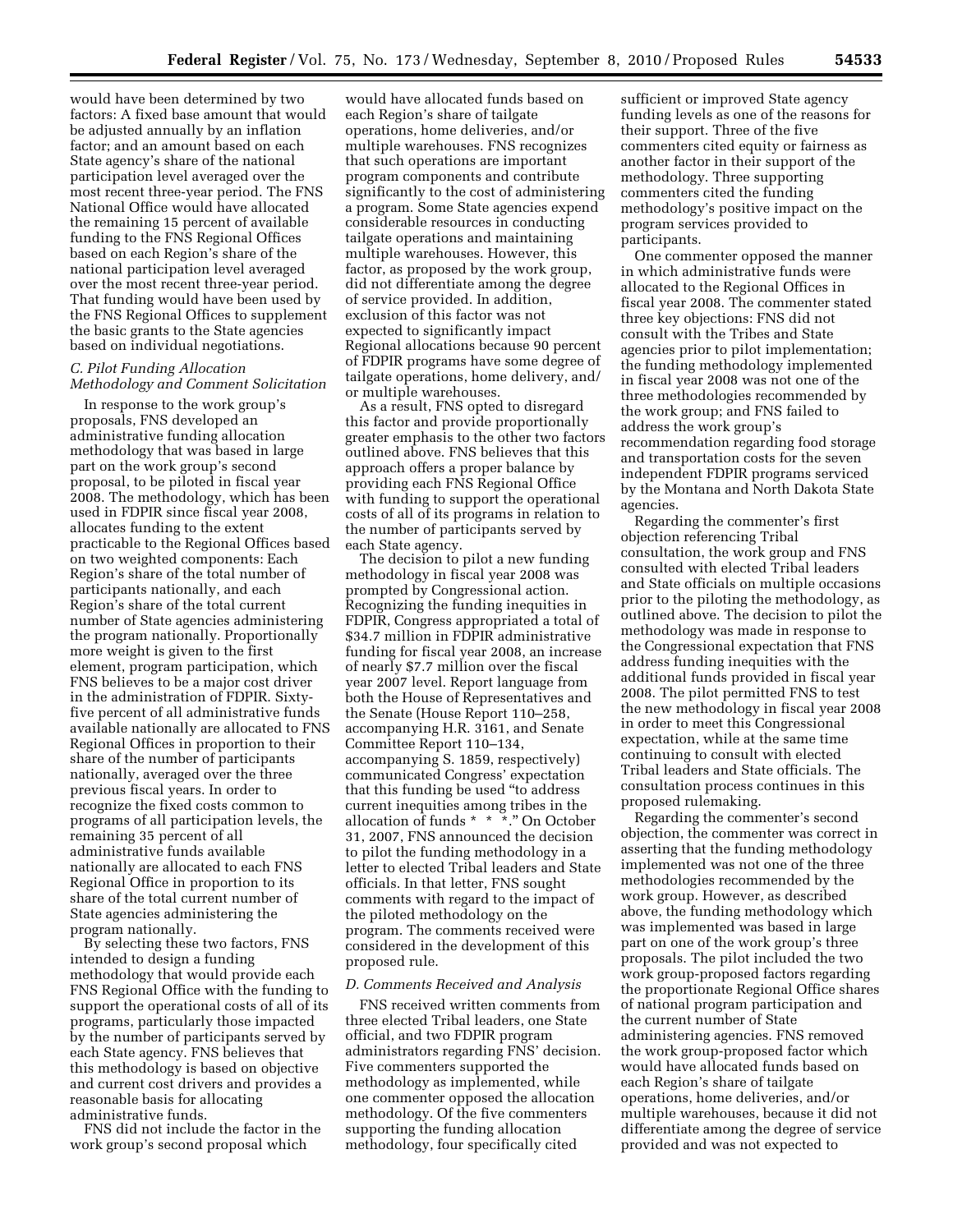significantly impact Regional allocations.

Regarding the commenter's final objection, currently, the Montana and North Dakota State agencies maintain central warehouses to receive, store, and transport USDA foods to local programs that they administer. In addition, these two State agencies perform ordering, storage, and delivery functions for seven programs that are not under the administration of the two State agencies. Both Montana and North Dakota receive FDPIR administrative funds to support the Federal share of costs for warehousing and transporting USDA foods to both the independent programs and those programs that they administer directly. Because the two State agencies are performing functions similar to those performed by FNS, the work group recommended that Montana's and North Dakota's warehousing and transportation costs for the seven independent programs be paid with Federal funds appropriated for the purchase and delivery of USDA foods  $(i.e., "food funds") rather than$ administrative funds.

However, funds appropriated for the purchase and delivery of USDA foods may only be used for food shipments to and from a USDA-contracted warehouse, or directly to a FDPIR program operator. The seven programs are too small to regularly take full-truck shipments directly from a vendor without significantly exceeding maximum inventory requirements and risking foods going out of condition. Therefore, the only way to shift their warehousing and delivery costs from administrative to food dollars would be to require that these independent operators be served by a USDAcontracted warehouse rather than the Montana and North Dakota warehouses.

FNS researched this approach and found no evidence that the seven programs would receive better service from the national warehouse. Serving these independent programs through a USDA-contracted warehouse would increase costs significantly. Also, the Montana and North Dakota State agencies expressed objections in writing to this proposal. Since there is no evidence indicating that the seven independent programs would receive better service from the national warehouse, this was not considered a workable solution.

As a result of the increase in the program appropriation and the pilot funding allocation methodology, the FNS Mountain Plains Regional Office, which provides administrative funds to Montana and North Dakota, received a sufficient increase in funding in fiscal

year 2008 to fully meet the budget requests of all State agencies. On April 22, 2008, the Director, FNS Food Distribution Division advised the Montana and North Dakota State agencies and the affected FDPIR program operators that FNS did not intend to alter current warehousing and delivery arrangements for the seven independent programs served by Montana and North Dakota. They were also advised that the FNS National Office will work with the Mountain Plains Regional Office to ensure that future administrative funding needs are met.

#### *E. Proposed Regulatory Revisions*

Based on the comments submitted on the pilot implementation of the funding methodology, FNS is proposing revisions to Federal regulations at 7 CFR 253.11 to clarify existing program requirements relative to the allocation of appropriated FDPIR administrative funds to the FNS Regional Offices, and the further allocation of such funds to State agencies. FNS is also proposing revisions to 7 CFR 253.11 in order to make clear State agency administrative funding matching requirements. Additional guidance is contained in FNS Instruction 700–1, Rev. 2, FNS Instruction 716–4, Rev. 1, and FNS Handbook 501.

First, FNS proposes to amend 7 CFR 253.11 by revising the title of that section to read "Administrative funds" rather than ''Administrative funds for State agencies.'' This proposed revision would provide greater flexibility, permitting further explanation of the FNS National Office administrative funding allocations to FNS Regional Offices. This revision is necessary to more clearly detail the funding allocation process.

As an overview, this rule proposes to amend 7 CFR 253.11(a) by removing the current regulatory language from that section, and replacing it with language specific to how administrative funds are allocated to FNS Regional Offices. This rule further proposes to redesignate paragraphs (b) through (h) of current 7 CFR 253.11 as paragraphs (d) through (j). Applicable provisions contained in current 7 CFR 253.11(a) would be rewritten in plain language and set out in the newly designated and proposed paragraphs (b) and (c). Additional information reflecting current program requirements would be added to newly designated paragraph (c) of this proposed section as well.

In new section 253.11(a), we are proposing to clarify that administrative funds would be allocated to the FNS Regional Offices in the following

manner: Sixty-five percent of all administrative funds available nationally would be allocated to each FNS Regional Office in proportion to its share of the number of participants nationally, averaged over the three previous fiscal years; and thirty-five percent of all administrative funds available nationally would be allocated to each FNS Regional Office in proportion to its share of the total current number of State agencies administering the program nationally.

As an outcome of the pilot implementation, FNS identified the need to incorporate regulatory language to ensure that the funding methodology does not have undue negative impact on individual FDPIR State agencies. FNS recognized that funding must be made available to support participation of new State agencies for which prior participation data is not available. Based on State agency total approved budgets, FNS also recognized the need to ensure that funding not needed by one FNS Regional Office could be distributed to other FNS Regional Offices. Finally, FNS recognized that some flexibility is required within the funding allocation methodology described above in order for it to meet 75 percent of State agency administrative costs approved by the FNS Regional Offices, should funding levels permit. Therefore, this proposed rule would permit the FNS National Office to allocate administrative funds to the FNS Regional Offices based on the proportionate shares of national program participation and the current number of State agencies administering the program, ''to the extent practicable \* \* \*.'' This language would permit FNS some limited flexibility to meet individual State agency administrative funding needs not reflected under the two weighted factors. However, similar to current practice, the FNS National Office would allocate the vast majority of all administrative funds to the FNS Regional Offices based on each Region's proportionate shares of national program participation and the current number of State agencies administering the program.

Regarding the current requirement at 7 CFR 253.11(a) that annual budget submissions and revisions must be approved by FNS, we propose to relocate this requirement to the new proposed section 253.11(b) with the clarification that the budget request must be sent to the FNS Regional Office for approval. This proposed requirement is consistent with FNS Instruction 700– 1, Rev. 2, which gives each FNS Regional Administrator the authority to review State agency budget submissions. The current provision at 7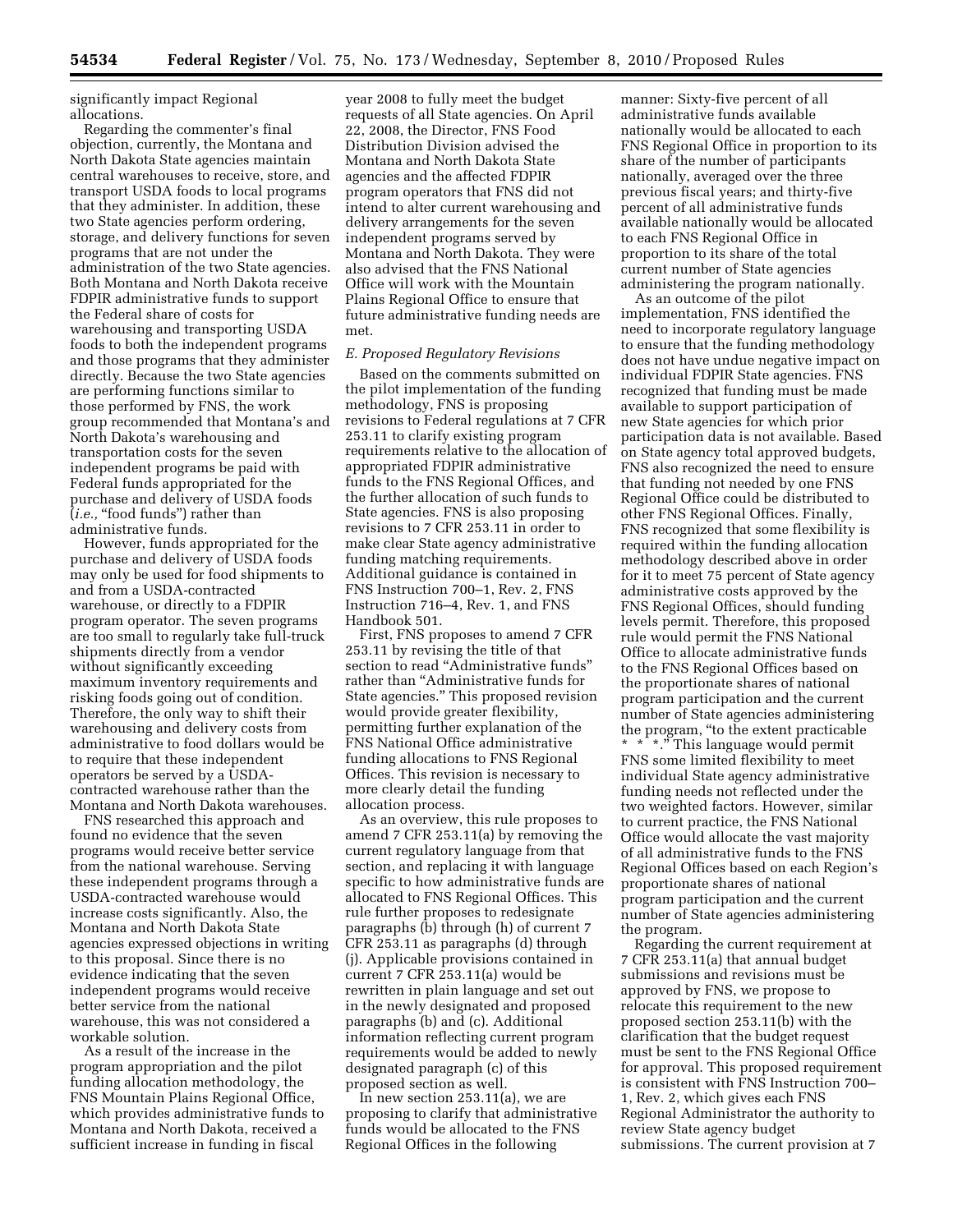CFR 253.11(a) requiring State agencies to submit only those administrative costs which are allowable under 7 CFR part 277 would be relocated to proposed section 253.11(b) as well. This requirement is currently contained in FNS Instruction 716–4, Rev. 1, and FNS Handbook 501. Finally, the current provision at 7 CFR 253.11(a) which specifies that, within funding limitations, FNS provides State agencies with administrative funds necessary to meet 75 percent of approved administrative costs would be revised in plain language and relocated to proposed section 253.11(b), with the clarification that FNS Regional Offices provide the administrative funds to State agencies. This reflects current program practice.

The newly designated section 253.11(c) would set forth the State agency matching requirements. Paragraph (c)(1) of this proposed section would specify that the State agency matching requirement is 25 percent of approved administrative costs, and that both cash and non-cash contributions may be used to meet the matching requirement. This is currently required via FNS Instruction 716–4, Rev. 1. For the sake of clarity, paragraph (c)(1) of this proposed section would list the criteria for allowable cash and non-cash contributions, similar to what is currently provided in 7 CFR part 277.

The current provision at 7 CFR 253.11(a) regarding requests for Federal matching rates that exceed 75 percent and compelling justification would be rewritten in plain language and relocated to the newly designated 7 CFR  $253.11(c)(2)$ . In paragraph  $(c)(2)$  of this proposed section, consistent with FNS Instruction 716–4, Rev. 1, and FNS Handbook 501, we require the State agency to submit a summary statement and supporting financial documents to the FNS Regional Office when providing compelling justification in its budget proposal. Furthermore, we propose to add a provision which gives the FNS Regional Office the discretion to provide additional administrative funds beyond 75 percent. This is consistent with current program practice, and the Regional Office authority to approve State agency budget requests per proposed section 253.11(b). Finally, the types of acceptable compelling justification provided in current 7 CFR 253.11(a) and FNS Instruction 716–4, Rev. 1, would be specified in paragraph (c)(2) of this proposed section. Per proposed paragraph (c)(2) of this section, compelling justification may include but would not be limited to: the need for additional administrative funding for startup costs during the first

year of program operation, or the need to prevent a reduction in the level of necessary and reasonable program services provided.

# **List of Subjects in 7 CFR Part 253**

Administrative practice and procedure, Food assistance programs, Grant programs, Social programs, Indians, Reporting and recordkeeping requirements, Surplus agricultural commodities.

Accordingly, 7 CFR part 253 is proposed to be amended as follows:

## **PART 253—ADMINISTRATION OF THE FOOD DISTRIBUTION PROGRAM FOR HOUSEHOLDS ON INDIAN RESERVATIONS**

1. The authority citation for 7 CFR part 253 continues to read as follows:

**Authority:** 91 Stat. 958 (7 U.S.C. 2011– 2036).

2. In § 253.11:

a. Revise the heading of this section;

b. Remove paragraph (a); c. Redesignate paragraphs (b) through

(h) as paragraphs (d) through (j); and d. Add new paragraphs (a) through  $(c)$ 

The revisions and additions read as follows:

#### **§ 253.11 Administrative funds.**

(a) *Allocation of administrative funds to FNS Regional Offices.* Each fiscal year, after enactment of a program appropriation for the full fiscal year and apportionment of funds by the Office of Management and Budget, administrative funds will be allocated to each FNS Regional Office for further allocation to State agencies. To the extent practicable, administrative funds will be allocated to FNS Regional Offices in the following manner:

(1) 65 percent of all administrative funds available nationally will be allocated to each FNS Regional Office in proportion to its share of the number of participants nationally, averaged over the three previous fiscal years; and

(2) 35 percent of all administrative funds available nationally will be allocated to each FNS Regional Office in proportion to its share of the total current number of State agencies administering the program nationally.

(b) *Allocation of administrative funds to State agencies.* Prior to receiving administrative funds, State agencies must submit a proposed budget reflecting planned administrative costs to the appropriate FNS Regional Office for approval. Planned administrative costs must be allowable under part 277 of this chapter. To the extent that funding levels permit, the FNS Regional

Office provides each State agency administrative funds necessary to cover 75 percent of approved administrative costs.

(c) *State agency matching requirement.* 

(1) Unless Federal administrative funding is approved at a rate higher than 75 percent in accordance with paragraph (c)(2) of this section, each State agency must contribute 25 percent of its total approved administrative costs. Cash or non-cash contributions, including third party in-kind contributions, may be used to meet the State agency matching requirement. To be considered allowable towards meeting this requirement, both cash and non-cash contributions must meet the criteria established under Part 277 of this chapter. State agency contributions must:

(i) Be verifiable;

(ii) Not be contributed for another federally-assisted program, unless authorized by Federal legislation;

(iii) Be necessary and reasonable to accomplish program objectives;

(iv) Be allowable under part 277 of this chapter;

(v) Not be paid by the Federal Government under another assistance agreement unless authorized under the other agreement and its subject laws and regulations; and

(vi) Be included in the approved budget.

(2) The State agency may request a waiver to reduce its matching requirement below 25 percent. In its proposed budget, the State agency must submit compelling justification to the appropriate FNS Regional Office that it is unable to meet the 25 percent matching rate and that additional administrative funds are necessary for the effective operation of the program. The FNS Regional Office may, at its discretion, provide additional administrative funds beyond 75 percent of approved administrative costs to a State agency that provides compelling justification. In its compelling justification submission, the State agency must include a summary statement and recent financial documents, in accordance with FNS instructions. Compelling justification may include but is not limited to:

(i) The need for additional administrative funding for startup costs during the first year of program operation; or

(ii) The need to prevent a reduction in the level of necessary and reasonable program services provided.

\* \* \* \* \*